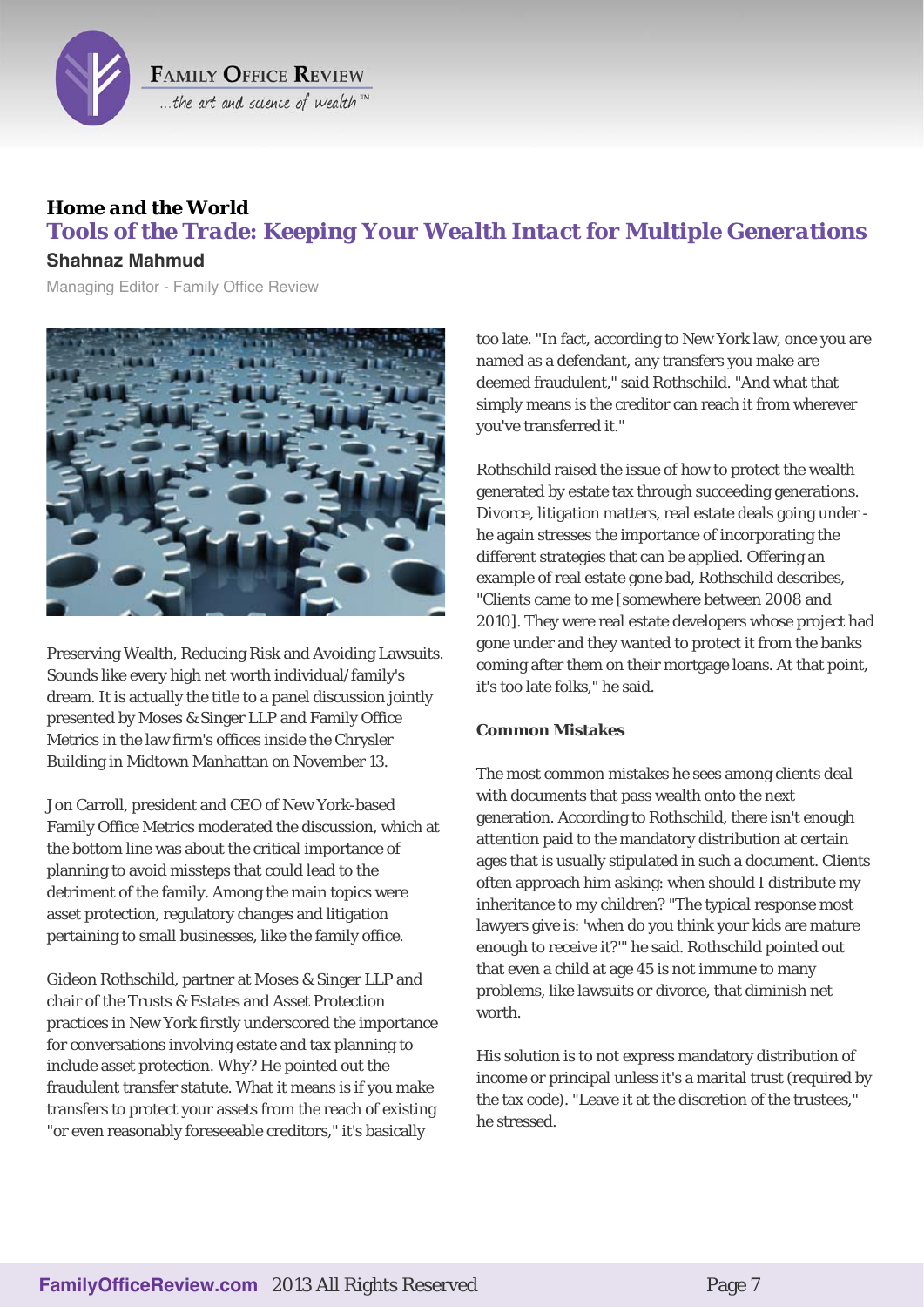

**FAMILY OFFICE REVIEW** ...the art and science of wealth™

Rothschild gave an example of a client who was the sole heir to a \$20 million co-op on Fifth Avenue that his uncle left for him after he passed away. He and two of his friends were developing some condominiums in New York City that happened to go under. The three signed personal guarantees of \$25 million, but his friends had nothing outside of other real estate that was under water. Rothschild's client was now inheriting \$20 million from his uncle and there was no way to protect it. "The uncle had died already. Had the uncle been a client of mine, his will would have said to leave it in a trust for the nephew for his lifetime and the bank wouldn't have gotten a dime. But because it was just left outright, there was absolutely nothing the nephew could do to protect those assets. We live in a litigious world, we just don't know what the risks are going to be going forward."

Rothschild called for the need to educate clients and encourage them to keep these trusts in perpetuity.

# **Growing Trend of Private Trust Companies**

Part of the discussion turned to private trust companies a growing trend. These are dedicated trust companies whose regulations permit only family members who are related by blood or marriage to use their services. Now why would a family office need a private trust company? "You have a choice," said Rothschild. "You can go to the JP Morgans of the world and you can have them as a trustee. But one of the attractions for private trust companies is that many families have their wealth concentrated in very few assets. It might be a closely held business that's worth several billion dollars and they want to pass the shares of that business onto the future generations in trusts." Rothschild pointed out that many of the institutional trust companies don't want to hold concentrations of assets like real estate. He explained that they have an obligation, especially under New York law and the Prudent Investment Act, to diversify.

So one major reason for family offices to form private trust companies is to be able to retain the concentration of assets in their family businesses.

There are other reasons, such as cost efficiency, the ability to manage the investments, favorable state laws and taxation. "If you have a New York client creating a trust, he dies and you have a New York trustee, your trust is subject to New York City income tax," said Rothschild. "You move that trust company to Nevada or South Dakota, assuming it's being administered in South Dakota or Nevada and not in New York, then you can avoid New York State income tax." Now you can do the same things if you were going to an institutional trust company as well.

Rothschild added that there is a cautionary note here: the Internal Revenue Service came out with a notice in 2008 that still leaves an open question (or many) as to how much involvement family members can have in investment and distribution decisions of a trust if they are members of a private trust company. "Based on this notice, you need to have a wall between the family members making investment decisions and other members, employees perhaps, of the trust company who are making distribution decisions. And you would have a distribution committee, so you've got to be careful with the regulations, with the rules - there are some tax traps there," explained Rothschild.

But having a private trust company can be very useful, he added. It also allows you to accumulate the investable assets so you can qualify to invest in certain hedge funds and private equity funds where there might be minimums that individual investors might not be able to meet.

Carroll noted that a lot of Family Office Metrics clients have formed private trust companies because they were serving as individual trustees and they have personal liability for whatever happens to that trust. "So the private trust company is the way to institutionalize away from individual liability," he said.

## **Private Placements**

New York's Allan Grauberd, partner and chair of Moses & Singer's Securities and Capital Markets practice group later took over the conversation to talk about capital deployment in "private placement," which has gained a lot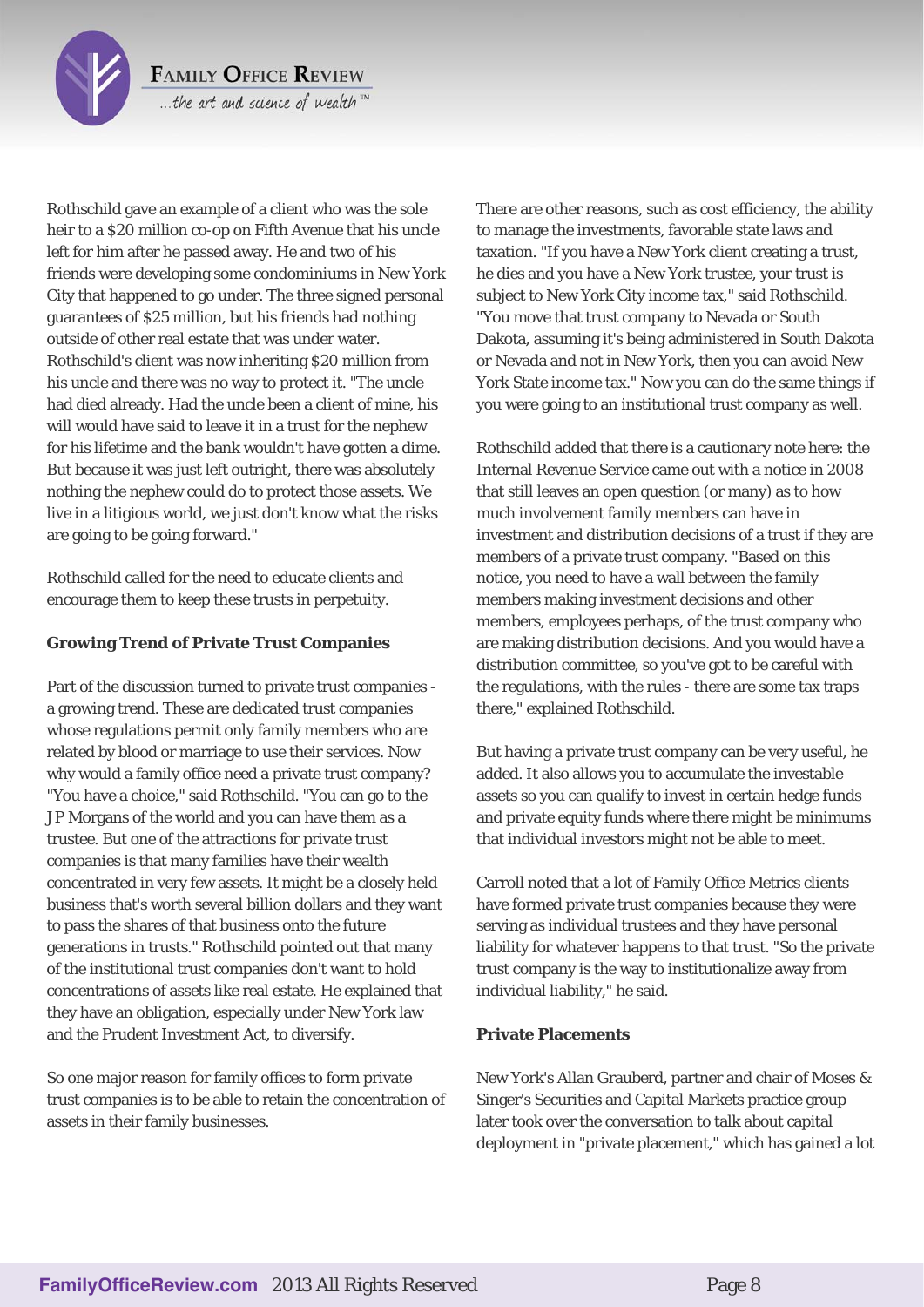

of attention in the past three years. It's like a privately-offered security, though Grauberd was quick to point out that that definition doesn't work very well anymore because the most popular exemption for private placements, Rule 506 of regulation D, has been undergoing a major revision.

"So for years, 506 was the exemption of choice for private placements. The reason it was the exemption of choice is because it gave you the status of covered securities through the Securities Act, which basically meant that an issuer offering securities under the rule 506 could avoid having to comply with any state blue sky registration," said Grauberd.

In other words, as long as you comply with the federal exemption, you can avoid any need to check out any of the 50 states where you are going to be offering your securities. That means you wouldn't need to be concerned if the states would look differently upon that offering. Grauberd said rule 506 offerings constitute 93% of all private placements in the US.

In 2012, the Securities and Exchange Commission passed the JOBS Act. This created a new rule, 506(c) that allows an issuer to publicly offer rule 506 securities. "In the past, you would have to have a pre-existing relationship, a network, a relationship either between the issuer and the investor, the issuer's placement agent in the investment. Now you are going to be able to advertise rule 506(c) offerings on the Internet, on any kind of broadcast media, on social media, however you want to do it. The only restriction is that only accredited investors are allowed to purchase," said Grauberd.

The difference between the old rule 506, which is still going to be in effect, and the new rule 506, he said, is that if the issuer is going to publicly advertise its rule 506 offering, they are going to have to take reasonable steps to get independent verification that the investors are accredited.

So what does that mean for family offices? "If you are going to participate in a rule 506(c) offering as opposed to the old rule 506 where you would just check the box and say 'we are accredited' based on your \$5 million assets or because your equity owners are accredited, now you are going to have to provide the proof," said Grauberd.

That proof could take many forms, like financial statements or information provided by your accountant. It's the "bona fides" that count.

Grauberd went on to emphasize the second half of the SEC rulemaking, which passed the bad actor disqualifications. "Basically they said that any issuer who wants to use either the new version or the existing version of rule 506, which is the non-public version, is disqualified from using 506 if any of their directors, officers or 20% or greater shareholders are 'bad actors'," said Grauberd. Bad actors is "a slug of different events" everything from fraudulent, deceptive conduct, person subject to SEC cease and desist orders, expulsions of suspensions - essentially securities and financial crimes.

Carroll pointed out that the whole concept of the "bad actor" is to prevent unintended consequences for an investor, such as a family office.

"The whole purpose of them putting this criteria into play is to keep rule 506 as a very advantageous exemption from being used by fraudsters," said Grauberd. "So there is a protective rule for the 'taketh away' part that the SEC gave when it made the 506 solicitation rules."

## **Risks Related to Capital in the Family Office**

The latter part of the talk focused on the risks related to capital in the family office, which can be quantified as small businesses (with fewer than 20 employees).

Kimberly Klein, litigation partner at the firm based in New York, led the topic of discussion. She noted that she has clients who call regularly about various employment issues and others clients who will only call when a situation tends to reach a boiling point - when litigation, or the threat of it, has commenced.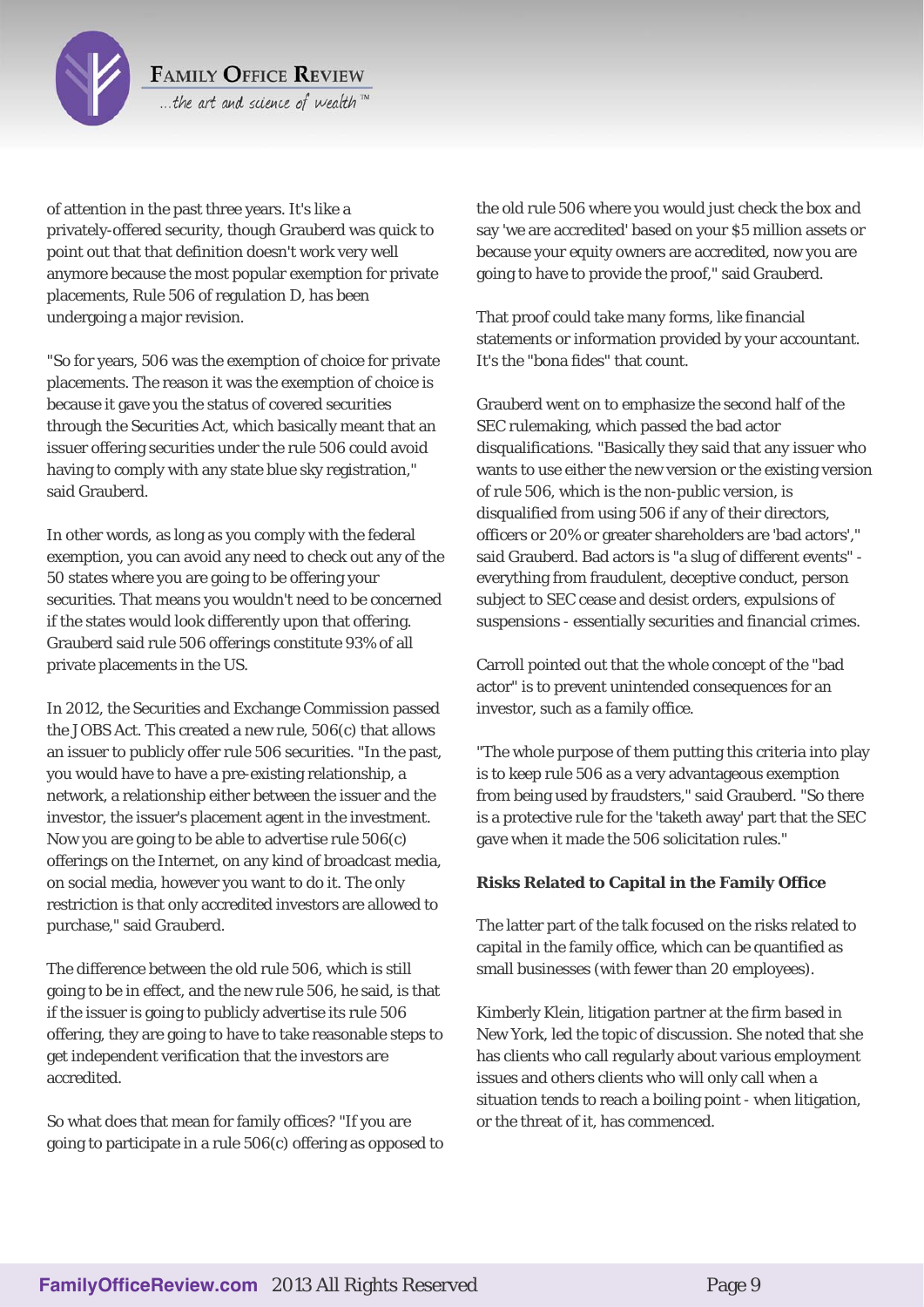

...the art and science of wealth™

Her best advice when it comes to the myriad of issues that pertain to employment, such as pregnant employees, federal wage-an-hour laws, meal and break hours, and overtime, is to provide an employee handbook that documents all policies and procedures and then to apply those policies and procedures rigorously across the board.

Klein said she is litigating a couple of cases at the moment involving smaller employers who are being sued by former employees for various discrimination claims. "And the first thing the plaintiff's lawyer said to me [with one case] was 'well, your client doesn't have a handbook and doesn't have an anti-discrimination policy. And there is no reporting structure for my client to have reported the alleged discrimination,'" she said.

Klein impressed upon the point that this can be taken care of with a handbook and a zero-tolerance anti-discrimination policy, a practice that should be the norm in today's environment. "It's a place where your employees will understand what conduct is expected of them and what is the discipline for [non-compliance]," said Klein. She further emphasizes the critical nature of the document and the need for it to be updated, modified, and supplemented on a yearly basis in accordance with the current environment.

There are other best practices related to policy that are paramount to running a successful family office. One of these best practices is the non-disclosure agreement (NDA). This, said Klein, defines your confidential information, helps your employees understand how to use that confidential information, how not to use it, and your remedy in case of breach, misappropriation or misinformation. "Today we all know it's easy for information to walk out the door," noted Klein. "You not only have email and Internet, but you've got Cloud and DropBox.com, and ways to download that information. There are remedies that we can put into these agreements."

She also pointed out that the NDA can be used in lieu of the traditional employment agreement. Employment agreements tend to be reserved for top-level employees. For the rest, the NDA can be used to put certain protections in place such as non-disparagement clauses, at-will relationships, and restrictive covenants, if any of those apply to your business.

Another document that protects your information is a waiver of expectation of privacy, which basically goes hand in hand with the NDA. It informs your employees that "we're going to let you use our systems, servers, Internet, email, voicemail. But you, as the employee, need to understand we can monitor your use at any time," said Klein.

She stressed that each of these are considered standalone documents and the employee should sign them individually for them to be enforceable. "It is adequate consideration to have employment and continue to have employment for these documents to be enforceable," she said. "And a waiver of expectation of privacy becomes a critical document when you suspect that an employee is using your information improperly or accessing your information without authorization."

The last best practice document is an arbitration agreement, of which Klein impressed she is a big proponent. "I think that employers are a little too quick to take out the checkbook when they are threatened with a discrimination action or a wage-an-hour action," she said, pointing to two reasons in particular. The first is a concern around confidentiality and the second around the cost of litigation. Klein believes arbitration addresses these issues well. "If you have someone who really knows what they are doing and understands the process, you can really streamline [the drafting of it]," she said. 'There's no reason for a drawn-out discovery process when you are the employer and you have all of the information in your arsenal. You have access to your workforce, to personnel files - to basically all the information you need to get to a hearing. It's really the plaintiff who benefits from a drawn-out discovery process."

Klein also provided best practices for terminating an employee. For a smaller business, this is a very touchy area as you tend to know your employee better, know